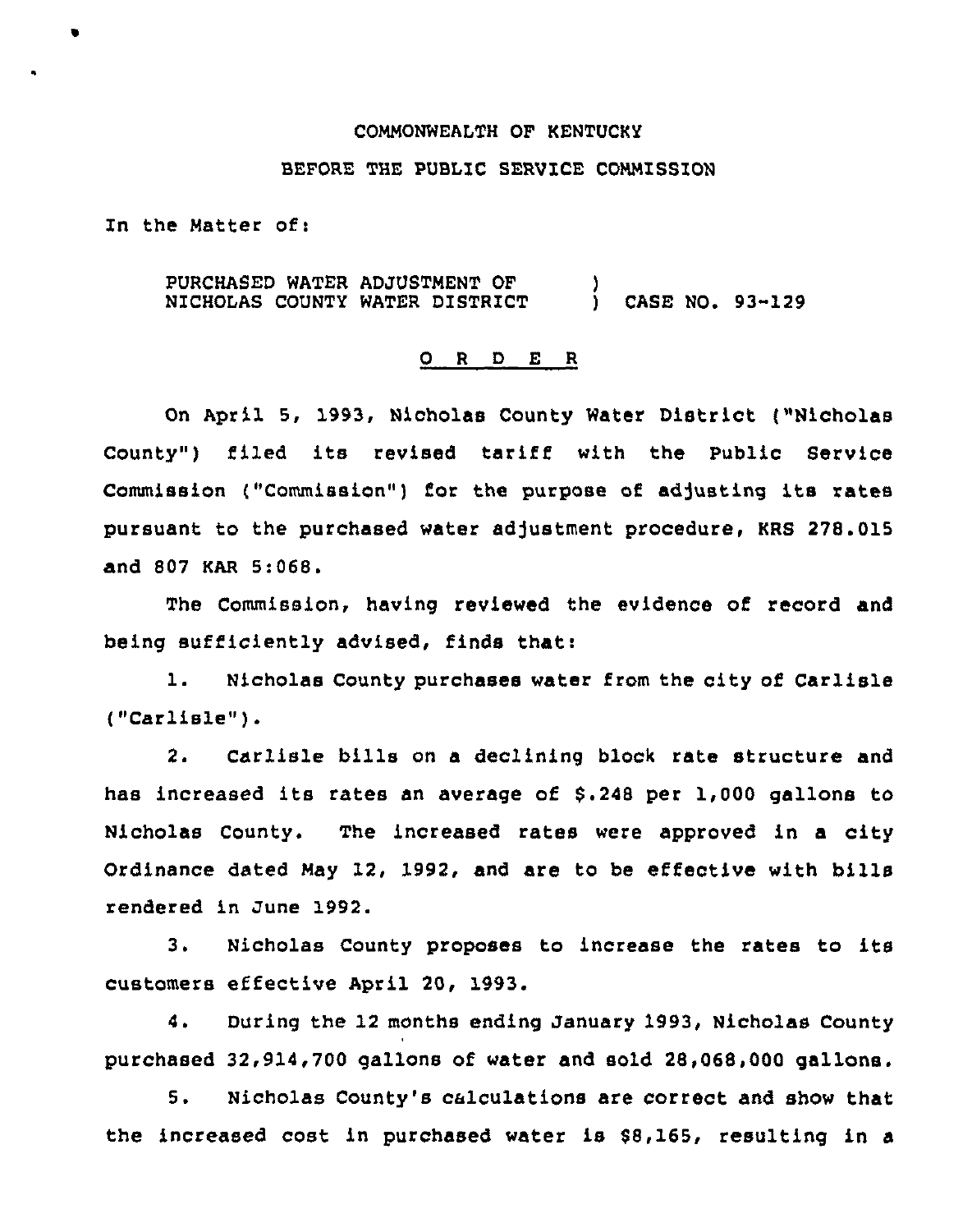purchased water adjustment of 29.09 cents per 1,000 gallons. Based on a 5,000 gallon average monthly usage, the average monthly bill for Nicholas County's customers will increase from \$21.85 to  $$23.30$ , which is an increase of  $6.6$  percent.

6. The purchased water adjustment of 29.09 cents per 1,000 gallons and the rates in Appendix A, attached hereto and incorporated herein, are fair, just, and reasonable and should be approved.

IT IS THEREFORE ORDERED that:

1. The purchased water adjustment of 29.09 cents per 1,000 gallons and the rates in Appendix <sup>A</sup> are approved for service rendered on and after April 20, 1993.

2. Within 20 days of the date the rates approved herein are placed into effect, Nicholas County shall file a copy of the notice to its customers and verification that such notice has been given.

Done at Frankfort, Kentucky, this 23rd day of April, 1993.

PUBLIC SERVICE COMMISSION

vice Chairman

Commission

ATTEST:

Director and the Director of the Director of the Director of the Director of the Director of the Director of the Director of the Director of the Director of the Director of the Director of the Director of the Director of t